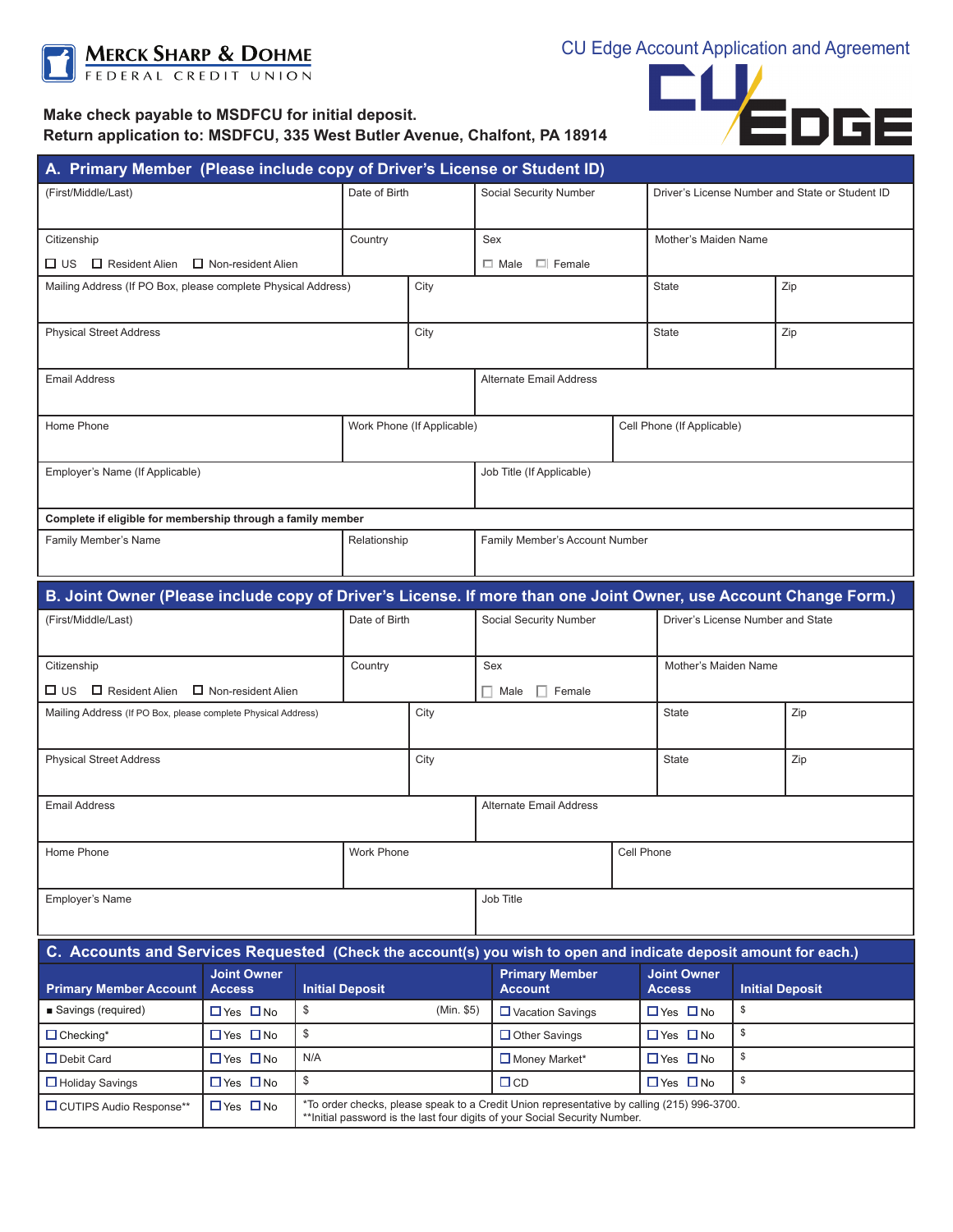## **D. Certification, Authorization, and Signature(s)**

Authorization I/we hereby apply for membership in Merck Sharp & Dohme Federal Credit Union and agree to conform to its laws and amendments and to subscribe to at least one share. I/we agree to the terms and conditions printed on the reverse side of this form, as well as the Membership and Account Agreement, Truth-in-Savings Rate and Fee Schedule, Funds Availability Policy Disclosure,<br>if applicable, and to any accounts and services requested herein made available on our website at www.msdfcu.org or upon request. If a Visa® Debit Card or EFT service is requested and provided, I/we agree to the terms and acknowledge receipt of the Electronic Funds Transfer Agreement.

**Certification of Taxpayer Identification Number and Backup Withholding** Under penalties of perjury, I/we certify that (1) the number(s) shown on this form is my/our correct taxpayer identification number, (2) I am/we are not subject to backup withholding because: (a) I am/we are exempt from backup withholding, or (b) I/we have not been notified by the Internal Revenue Service (IRS) that I am/<br>we are subject to back all interest and dividends on your tax return. Complete a W-8 BEN if you are not a U.S. person.

Joint Owner Account Agreement MSDFCU is hereby authorized to recognize any of the signatures subscribed hereto in payment of funds or the transaction of business for this account. The joint metally and the and with said cr as such joint owners with all accumulations thereon, are and shall be owned by them jointly with right of survivorship and be subject to the withdrawal or receipt of any of them, and payment to any of them or the survivor(s) shall be valid and discharge said credit union from any liability for such payment. Any or all of said joint owners may pledge all or part of the savings in this account as collateral<br>security to a which shall not affect transactions theretofore made.

Important Information About Procedures for Opening a New Account To help the government fight the funding of terrorism and money laundering activities, federal law requires all financial<br>institutions to obtain, verify, and name, address, date of birth, social security number or Taxpayer Identification Number (TIN), and other information that will allow us to identify you. We may also ask to see your driver's license or other identifying documents.

| <b>Primary Member Signature</b>           | Date                                     | Joint Owner Signature |           |                |           | <b>Date</b> |
|-------------------------------------------|------------------------------------------|-----------------------|-----------|----------------|-----------|-------------|
|                                           |                                          |                       |           |                |           |             |
| <b>OFFICE USE ONLY</b><br>Style Code: WD. | Teller ID: New York State And Teller ID: |                       |           |                |           |             |
| Member<br>Account #:                      | $\overline{\phantom{a}}$<br><b>MICR</b>  | $\Box$ ID Scanned     | $\Box$ A9 | $\Box$ On File | $\Box$ W8 | rev. 05/18  |